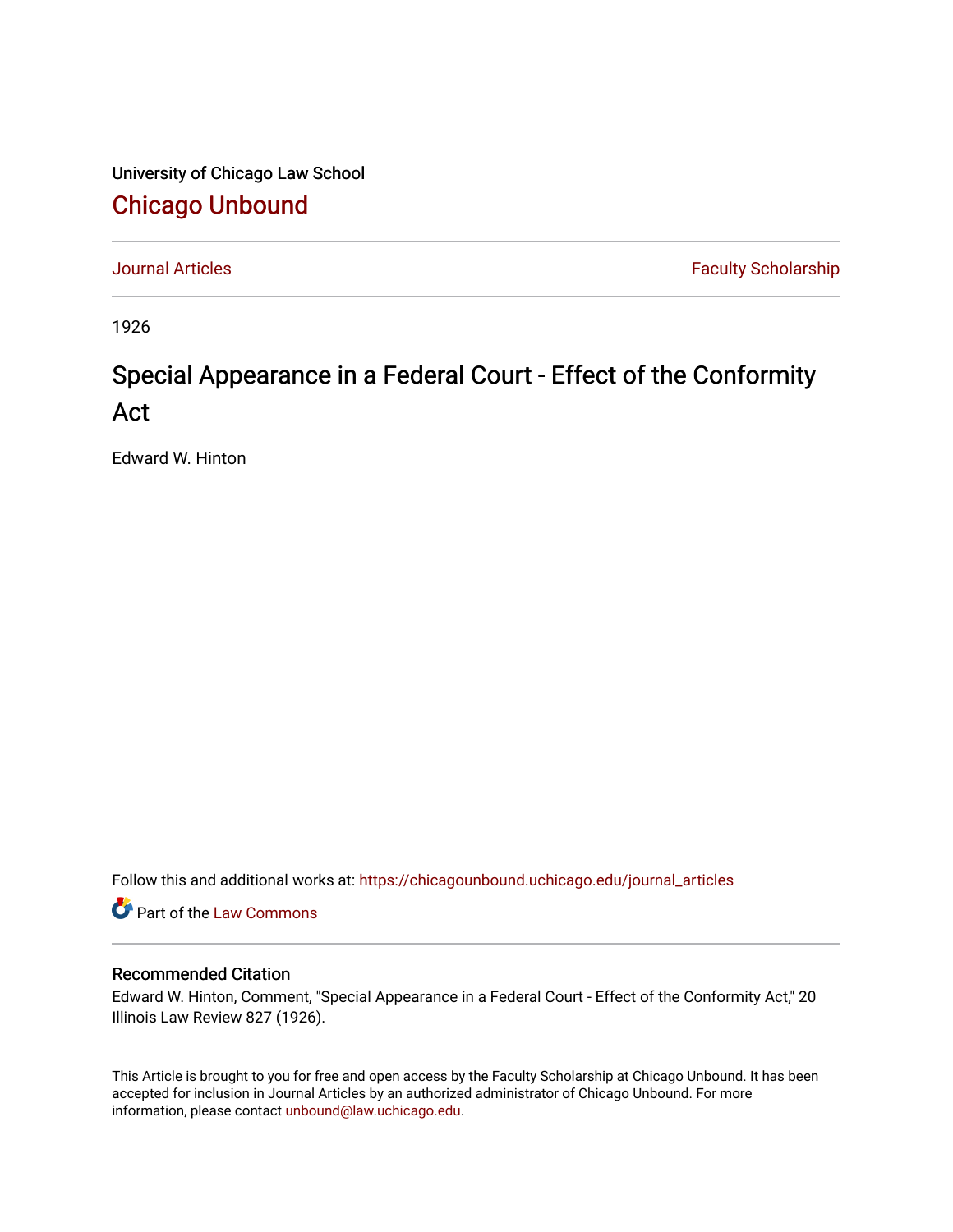**PRACTICE-SPECIAL APPEARANCE IN A FEDERAL COURT-EFFECT OF THE CONFORMITY ACT.—[Federal] A decision<sup>1</sup> by the United** States district court presents several interesting questions. The suit was brought in the federal court against a foreign corporation, and the officer's return showed service on defendant's agent.

Defendant appeared specially by attorney and moved to quash the service on the ground that the person served was not in fact the defendant's agent. The plaintiff resisted the motion principally on the ground that it was in effect to a plea to the jurisdiction, and, under the established rule in Illinois, which the Conformity act required the court to follow, such a plea or motion **by** attorney amounted to a general appearance and submission to the jurisdiction.

The court thought that the proper disposition of the motion turned on two questions:

First, whether, assuming the Illinois practice to be as contended **bkv** plaintiff, the Conformity act required the federal court to fol**low** it.

Second, whether, if not constrained **by** the Conformity act, the court should apply the rule invoked **by** plaintiff on general principles of common law procedure.

Answering both questions in the negative, the court quashed the return.

According to the English common law the sheriff's return of service was conclusive and could not be contradicted either **by** motion<sup>2</sup> or plea.<sup>3</sup> The sole remedy was an action on the case against the officer for a false return.

This harsh rule may have resulted, in part, at least, from the dislike **of** the court to try the question on motion and affidavits, and the fact that logically there could not be a jury trial of such an issue. To have an issue triable **by** jury a plea would be necessary, but there was no appropriate plea for that purpose.

If a return was vacated, or quashed for defects on its face, that did not abate the action or defeat the jurisdiction, because the plaintiff might have an alias summons.'

**A** false return, assuming that the falsity could in some way be made to appear, would have no greater effect to abate the action than if the return had truly stated the facts, which would then appear insufficient in law.

Whatever may be the explanation, the rule that the return was conclusive, was felt to be harsh and oppressive, and to work badly. **Why** should the party be forced to bring an action for damages for

**1** Cr. **&** M. **772;** *Hollowell v. Page* **(1857)** 24 Mo. **590.** *3. Flud v. Pennington* **(1601)** Cro. Eliz. **872;** *Slayton v. Chester* **(1808)** 4 Mass. **478;** *Stenson v. Snow* **(1833) 10** Me. **263;** *Columbian Granite Co. v. Tousend* **(1902)** 74 Vt. **183;** *Gould* "Pleading" (3rd ed.) ch. V sec. **135.**

*4. Harkness v. Hyde* **(1878) 98 U. S.** *476; Pratt v. Harris 295* **I1.** 504.

*<sup>1.</sup> Joseph Frackman Co. v. Lloyds* **7** Fed. (2nd) **620** (East Dist. ILl). *2. Barr v. Satchwell* **(1729) 2** Strange **813;** *Goubot v. DeCrouy* **(1833)**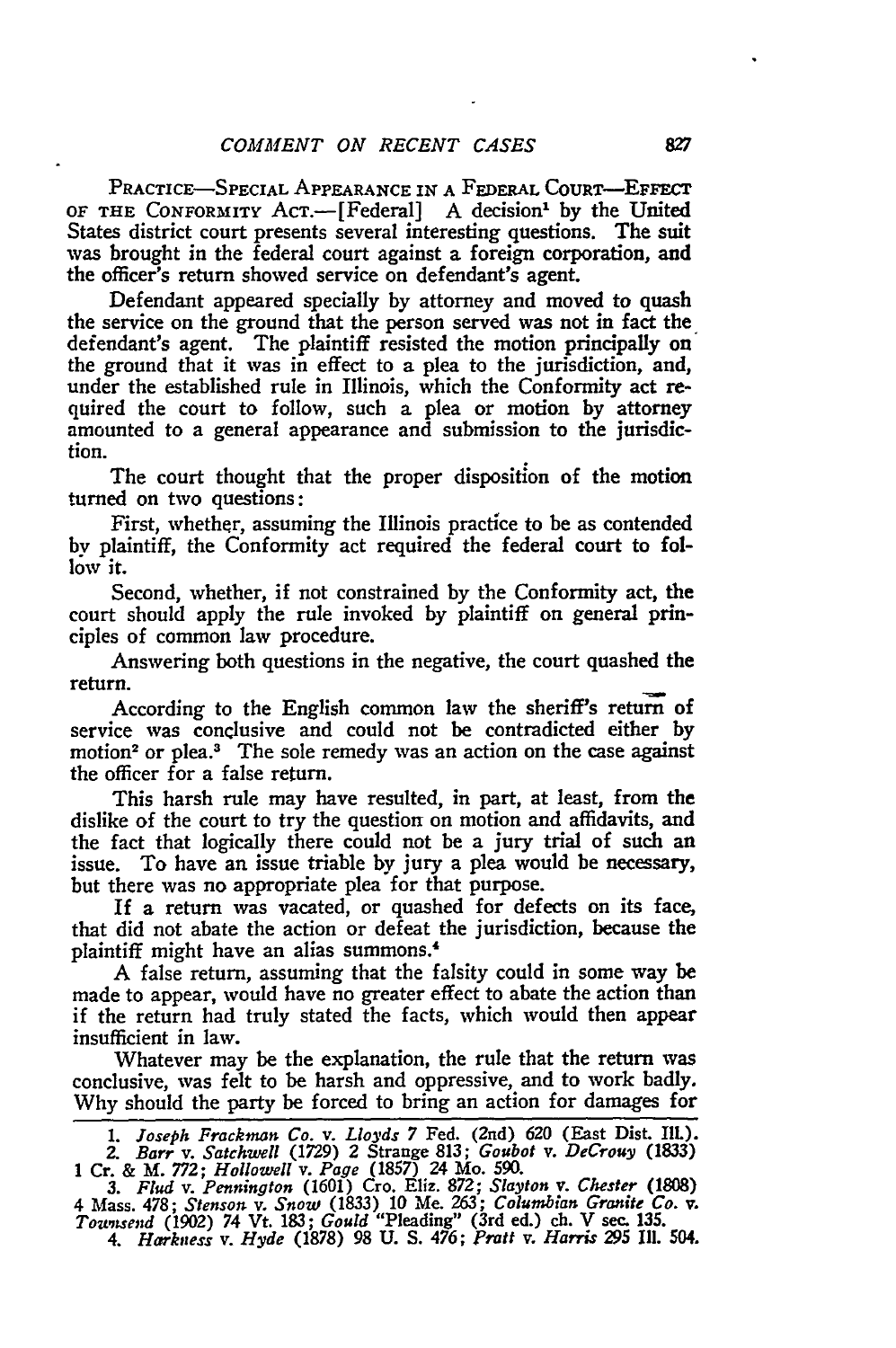a false return, when damage might be obviated by allowing the truth of the return to be questioned in the original action?

In the United States there has been a strong tendency to break away from the doctrine that the truth of a return was not contestable. In an early Illinois case<sup>5</sup> there is a dictum that a return is not conclusive on the fact of agency. In a later case<sup>6</sup> it was decided that the truth of a return was open to contest. The reasoning by which this seemingly desirable result was reached is rather curious.

The court examined several cases where courts of chancery had given relief against default judgments based on false returns, and from these concluded that the matter was open to dispute at law. As a matter of fact, chancery gave relief because the truth of the return was not open to dispute at law, except in an action against the officer.

If the fiction, that equity follows the law, were reversed and turned into the proposition that the law follows equity, it would more nearly accord with the actual judicial process.

It has frequently been assumed that the Supreme Court of the United States follows the view that the return is not conclusive, but the cases usually cited<sup>7</sup> leave the matter in doubt, because of the further fact that in each instance the defendant was an absent nonresident.

Where the truth of the return is open to contest, the question naturally arose as to how the issue should be raised, whether by motion or plea.

The obvious and natural method was by motion to quash. the return of service since the object was to get rid of the false return, leaving the action to proceed by alias summons. And it is no objection to the use of a motion that a question of fact is involved. Courts decide all sorts of questions of fact on motions.8

Pleas in abatement, and pleas to the jurisdiction in the nature of plea in abatement, are based on the theory that the action has been misbrought, which is not the point in such cases. However, in the *Mineral Point Railroad* case9 it was assumed that a plea was appropriate, and that apparently has been the accepted practice in Illinois ever since.

There would be a serious practical objection to this view but for the saving grace of sec. 45 of the Practice act. When a motion directed at the process or return is overruled, the defendant may plead in bar as a matter of right.<sup>10</sup> The same thing is true where

*5. Mineral Point R. Co. v. Keep* (1859) *22* Ill. 9.

*6. Sibert v. Thorp* (1875) **77** Ill. 43.

*7. Wabash Ry. v. Brow* (1896) 164 **U. S. 271;** *Mechanical Appliance Co. v. Castleman* (1910) **215** U. S. 437.

8. For example, motions for a continuance, motions to quash the panel, *9. Mineral Point R. Co. v. Keep* (1859) 22 Ill. 9.

10. Whether a subsequent plea waives an exception to the ruling on the motion is a question on which the courts differ. The federal courts hold that the exception is not waived: *Harkness v. Hyde* (1878) **98** U. S. 476.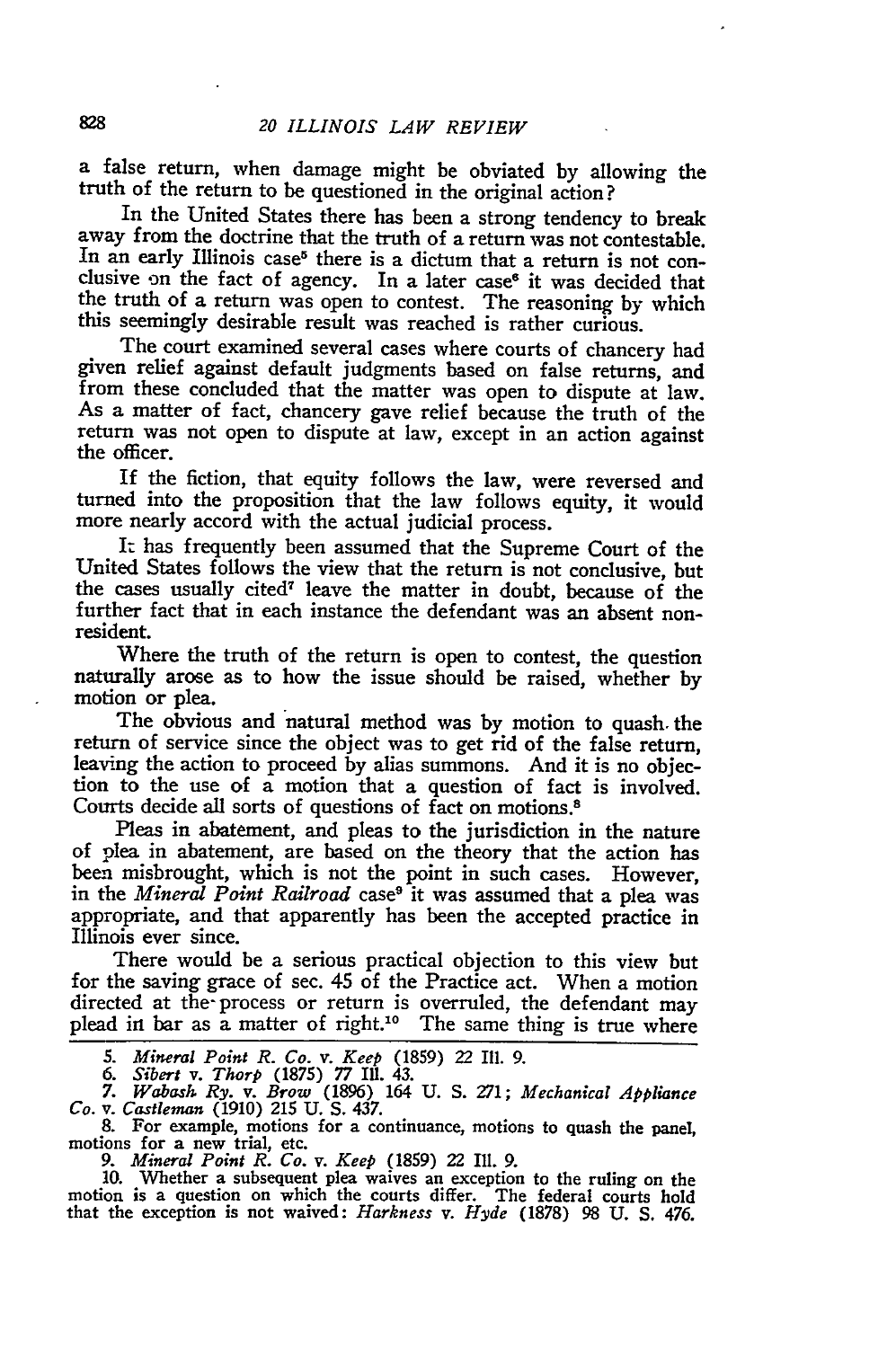a plea in abatement is held bad on demurrer, because the judgment in that event is respondeat ouster. But at common law when issue was taken on a plea in abatement and found for the plaintiff, the judgment was final, that the plaintiff recover.<sup>11</sup> Hence, by pleading in abatement a defendant had to take the chance of being cut off from any defense to the merits. This has been changed in Illinois in case of pleas in abatement contesting the truth of the return, or attacking the venue.<sup>12</sup>

In the federal courts a motion to quash has been recognized as the proper method to attack the truth of the return.<sup>13</sup>

The Illinois courts appear to require a plea to the jurisdiction, and apply to it that archaic rule, that where jurisdiction could be conferred **by** consent, such pleas must be pleaded in person instead of **by** attorney; and that such a plea **by** attorney amounts to a general appearance, thereby waiving the objection attempted to be set  $up.14$ 

That was undoubtedly the ancient rule of the English courts, and is so stated, without explanation, in Williams' Saunders and Chitty. The old cases throw no light on the point. Bacon's Abridgement gives the only explanation which the writer has been able to find:

"The defendant must plead in propria persona, for he can not plead **by** attorney without leave of court first had, which leave acknowledges the jurisdiction; for the attorney is an officer of the court; and if the defendant puts in a plea **by** an officer of the court, that plea must be supposed to be put in by leave of court."<sup>15</sup>

If this is the true reason, it would apply equally to a motion **by** attorney to quash a return for defects on its face, because it was the appearance **by** attorney which required leave of court, and not the kind of step taken.

The Supreme Court of Illinois has allowed a motion **by** attorney to quash a return for defects on its face, and thus limited the rule to cases of objections requiring extrinsic proof.<sup>16</sup>

Many of the state courts hold that a subsequent plea in bar waives the exception: *Eddlemnan v. Traction Co.* **(1905) 217 Ill.** 409; *Newcomb v. Ry.* (1904) **182** Mo. **687.**

**11.** *Thompson v. Colier* **(1608)** Yel. 112.

12. If the issue on any plea in abatement is the truth of a statement in the return on a summons, or that the defendant is sued out of his proper county, or is not subject to suit in the county in which the suit is brought, or that the court has no jurisdiction over the person of the defendant, and such issue is found against the defendant, the judgment shall be respondea<br>ouster: Hurd's Rev. Stat. ch. 110 sec. 45.

This statute impliedly sanctions the use of a plea in abatement for this purpose.

**13.** *Higham v. State Travelers' Assn.* (1911) **183** Fed. 845.

14. *Pratt v. Harris* (1920) **295** Ill. 504.

*15. Bacon* "Abridgment" I 2.

*16. L. & N. Ry. v. Industrial Board* (1917) **282 I1. 136.**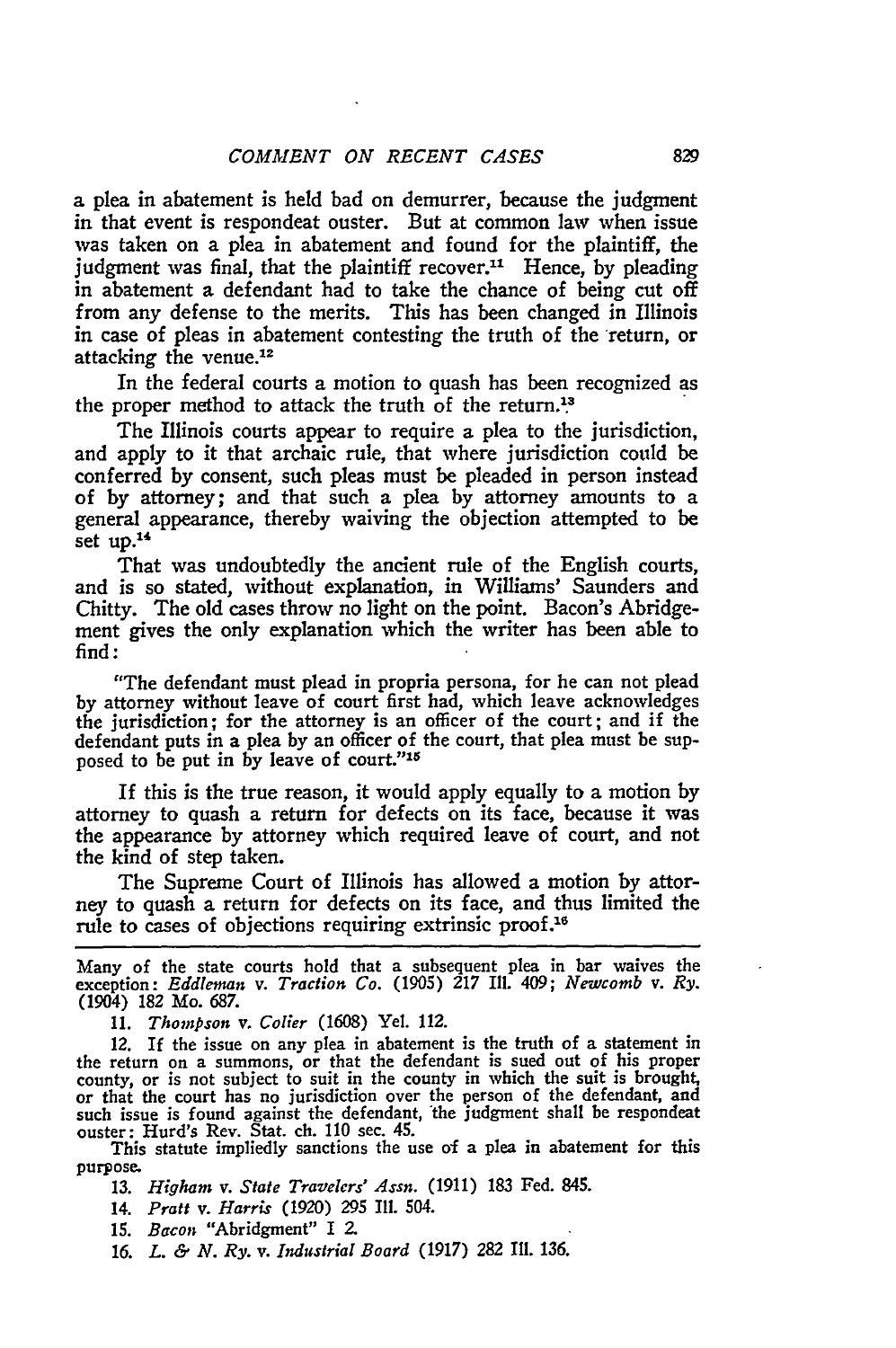If the federal courts are free to decide the question on general principles of procedure they might well hold that they are no longer bound by the "dead hand of the common law."17

If the rule is really based on the theory of leave of court to appear by attorney, it would seem inapplicable to conditions in the United States where appearance by attorney has come to be regarded as a matter of right.

If the leave of court theory is not the true explanation of the requirement that such pleas be made in person, then the rule is simply a survival of a forgotten practice, no longer serving any purpose but to entrap the unwary, and might well be abandoned as out of harmony with modern procedure.

This appears to be the first case in which a federal court has been called on to determine whether the ancient rule is still a part of the living law of procedure. The cases cited<sup>18</sup> in the opinion as sanctioning motions by attorney to quash or vacate false and defective returns are not particularly in point. They all arose in code states, and the motions were probably made by attorney, but that fact was not noticed or questioned. In all probability the practitioners under the code who were engaged in these cases had long since forgotten such matters of common law technique.

But no matter how obsolete the rule has become elsewhere, it is still alive in Illinois.19 The important question then is whether the Conformity act<sup>20</sup> requires a federal court in Illinois to follow it.

It has been held that in the service of process the federal court must conform to the state rule, because that is a matter of practice and procedure, and hence that a federal court could not acquire jurisdiction by a method of service not authorized by the state  $law.<sup>21</sup>$ 

This does not mean that the federal court is bound to recognize service in accordance with the state rule as necessarily valid, because such service might be contrary to the due process<sup>22</sup> clause of the constitution.

So a state rule converting an attempted special appearance into a general appearance might conceivably violate the due process clause,<sup>23</sup> or might be invalid as unreasonably restricting the asser-

18. Harkness v. Hyde 98 U. S. 476; Goldey v. Morning News 156 U. S<br>518; Meisukas v. Greenough Coal Co. 244 U. S. 54; Minter v. Weil 261 U. S *276; General Inv't Co.* v. *Ry. 260* **U.** S. **261.**

*19. Pratt v. Harris (1920)* **<sup>295</sup>**Ill. 504.

20. The practice, pleadings and forms and modes of proceeding in civil causes, other than equity and admiralty causes, in the Circuit and District courts, shall conform as near as may be, to the practice, pleadings, and forms and modes of proceeding existing at the time in like causes in courts of record of the state within which such Circuit or District courts are held, any rule of court to the contrary notwithstanding: **U.** S. Rev. Stat. sec. 914.

*21. Amy v. Watertown* **(1888)** 130 **U. S. 301.**

*22. Minnesota Ass'n v. Benn* (1923) 261 **U. S.** 140.

*23.* So far the attacks on a state rule on this point as violation of the due process clause here failed: *York v. Texas* (1890) **137 U. S. 15;** *Western Life Co. v. Rupp* (1914) *235* **U. S.** 261.

*<sup>17.</sup> Rosen v. U. S.* (1918) 245 U. S. 467.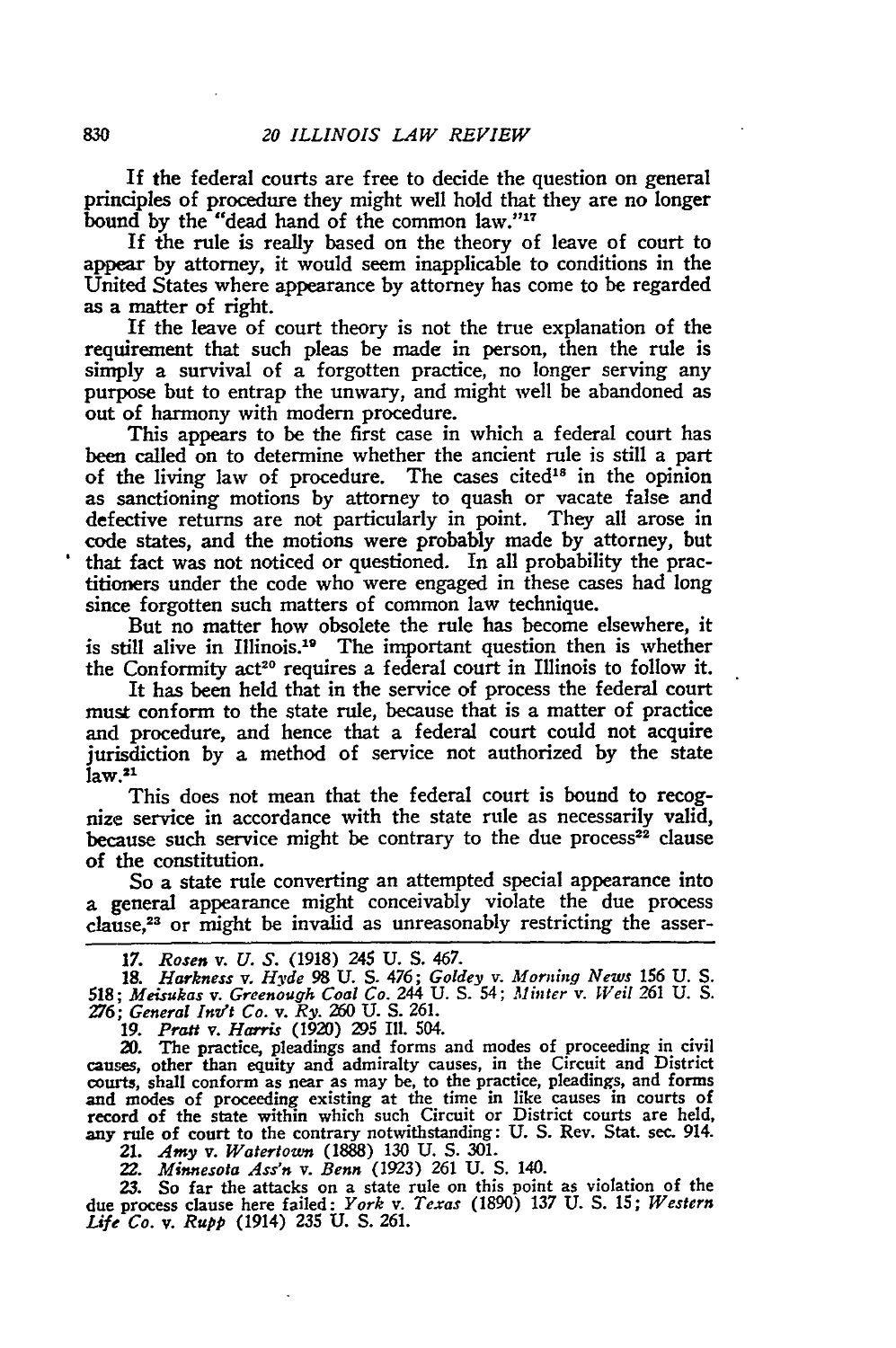tion of a privilege or immunity under the laws of the United States.<sup>24</sup>

The rule in question, requiring an attack on jurisdiction over the person to be made in person and its corollary, that such an attack **by** attorney operates as a submission, is clearly a matter of practice, regulating the form and mode of proceeding in certain cases. It can not be pretended that it violates the due process clause or unreasonably restricts **the** assertion of a federal right or immunity, because it was a part of the common law from which we derive our notions of due process and unreasonableness.

If the words of the Conformity act mean anything, it would seem obligatory on the federal courts to follow the state rule on this point. But in two instances, at least, the Supreme Court has announced broadly that on a similar question the Conformity act was not binding.<sup>25</sup>

Whether these statements can be regarded as anything more than dicta is questionable. In the *Meisukas* case suit was brought in the federal court in the Eastern district of New York against a Pennsylvania corporation, alleged to be doing business in New York, and the process was served on the defendant's president while in New York.

Defendant appeared specially and moved to vacate the return on the ground that it was not doing business in New York, and that its president, while in New York was not representing it. Amongst other objections of this motion, the plaintiff contended that according to the New York practice the defendant should have used a demurrer, and that the Conformity act required the same practice in the federal court.

The Supreme Court did not undertake to determine what the New York practice was, but announced that its previous decisions had sanctioned the use of a motion, citing several cases.<sup>26</sup> It may be noted that in the cases cited, it was not suggested that a motion was not permitted **by** the local practice. In the *Meisukas* case the contention that the New York rule required a demurrer seems untenable. It is true that the New York Code<sup>27</sup> made want of jurisdiction over the person of the defendant a ground of demurrer. But the lack of jurisdiction in that case did not appear on the face of the complaint, and therefore could not have been reached **by** demurrer. In the absence of any New York cases holding that a motion could not be used for the purpose, the *Meisukas* case is very

24. *Davis* v. *Wechsler* **(1923) 263** U. **S.** 22; *Davis v. O'Harra* (1924) 45 Sup. Ct. Rep. 104. For comments on such cases see ILL. **LAW REv. 19: 567.**

**25.** *Afeisakas v. Greenough Coal Co.* **(1917)** 244 **U. S.** 54; *Minter v. Weil Corset Co.* **(1923) 261 U. S.** *276.*

*26. Goldey v. Morning News* **156 U. S. 518;** *Wabash Ry. v. Brow 164* **U. S. 271;** *St. Louis Ry. v. Alexander* **227 U. S. 218.** *27.* "The defendant may demur to the complaint, where one or more

of the following objections thereto appear upon the face thereof: That the court has not jurisdiction of the person-of the defendant: Code Civil Procedure sec. **488.**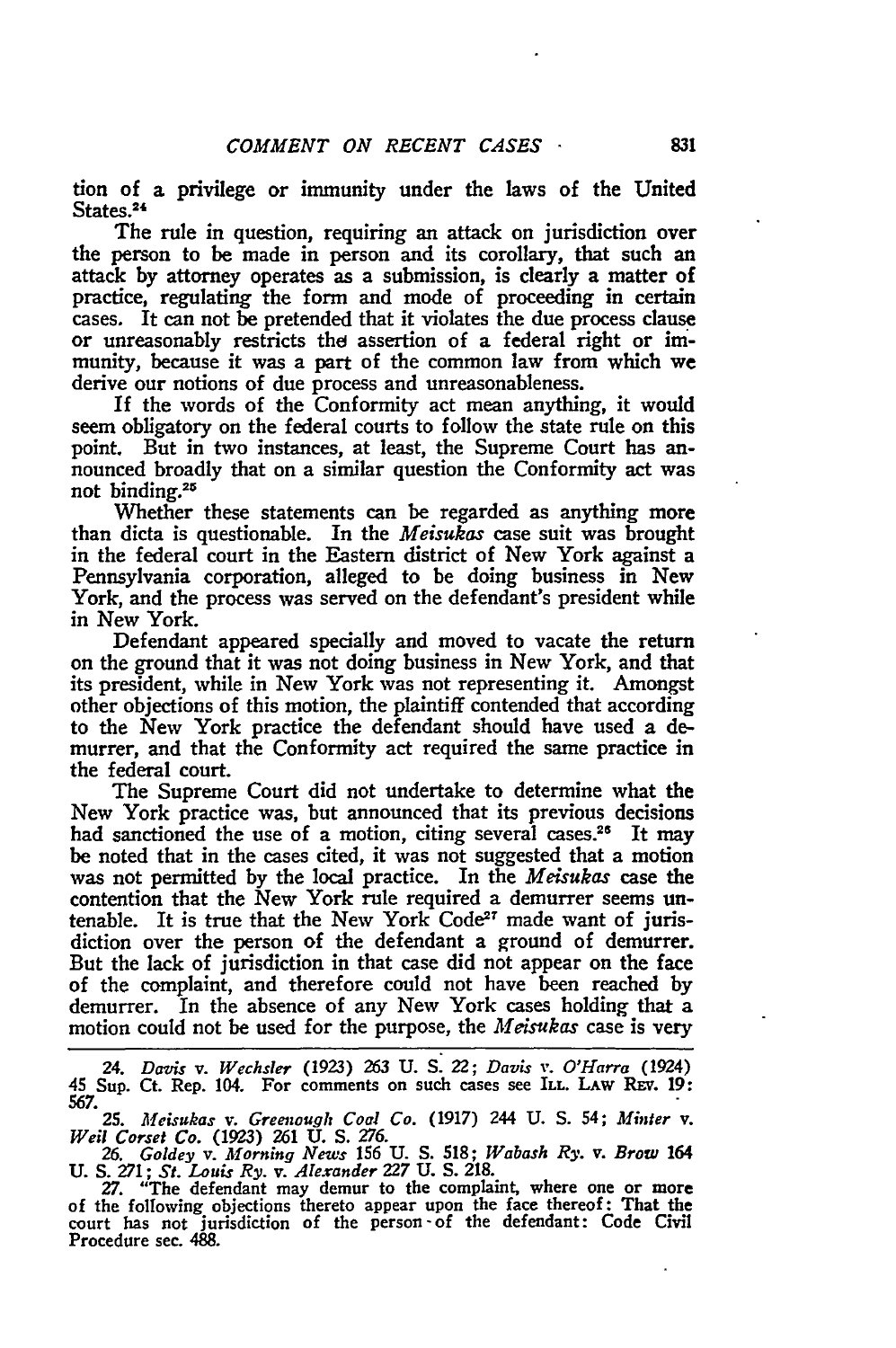slender authority for the proposition that the Conformity act does not require a federal court to conform to the local practice as near as practicable.

In the *Minter* case the facts were these: Suit was brought in a federal court for the District of Connecticut, and the process was served on the defendant, as appeared by the return, in the state of New York. The defendant appeared specially and moved to strike the case from the docket. The plaintiff insisted that, according to the Connecticut practice, the objection should have been taken by plea. This contention seems untenable. Doubtless a plea to the jurisdiction might have been used, but the writer has been unable to find anything in the Connecticut practice act, or in the Connecticut decisions prohibiting the use of a motion based on objections apparent on the face of a return.

Without considering what the Connecticut rule of practice was on the point, the Supreme Court held that a motion was available for the purpose, observing:

"We have decided in cases which concern the jurisdiction of the federal courts that notwithstanding the Conformity Act, neither the statutes of the States nor the decisions of their courts are conclusive upon the federal courts, the determination of such questions being 'in this court alone': *Mechanical Appliance Co. v. Castleman* 215 **U. S.** 437, 443."

Unless the Connecticut law did not permit the use of such a notion, which seems unlikely, there was no failure to conform, and the statement, that the Conformity act was not binding, appears to be a dictum which finds little support in the case<sup>28</sup> from which the quotation was taken. In that case suit was brought against a Wisconsin corporation in a state court in Missouri. The sheriff's return showed service on the defendant's agent, apparently as authorized by the local Practice act.

The defendant removed the case to the federal court, and then pleaded that it was a foreign corporation, not doing business in Missouri, and that the person served was not its agent, etc.

The plaintiff contended that this question could not be raised because the law of Missouri made the sheriff's return conclusive. Notwithstanding the local law, this contention was clearly untenable.

If the plea was true, the state court could not by a false return acquire jurisdiction over the person of an absent non-resident.<sup>29</sup>

Under the due process clause the defendant was entitled to resist the attempt to exercise jurisdiction where none existed. Of course the Conformity act did not require the federal court to follow a state rule which denied to the defendant due process.

*<sup>28.</sup> Mechanical Appliance Co. v. Castleman* (1910) 215 U. S. 437.

*<sup>29.</sup> Knowles v. Gas & Coke Co.* (1873) 86 **U. S.** 58. In the case of a resident the state rule making the return conclusive, and limiting the remedy to an action against the officer does not violate due process: *Meidrich v. Lauenstein* (1914) *232 U.* S. 236.